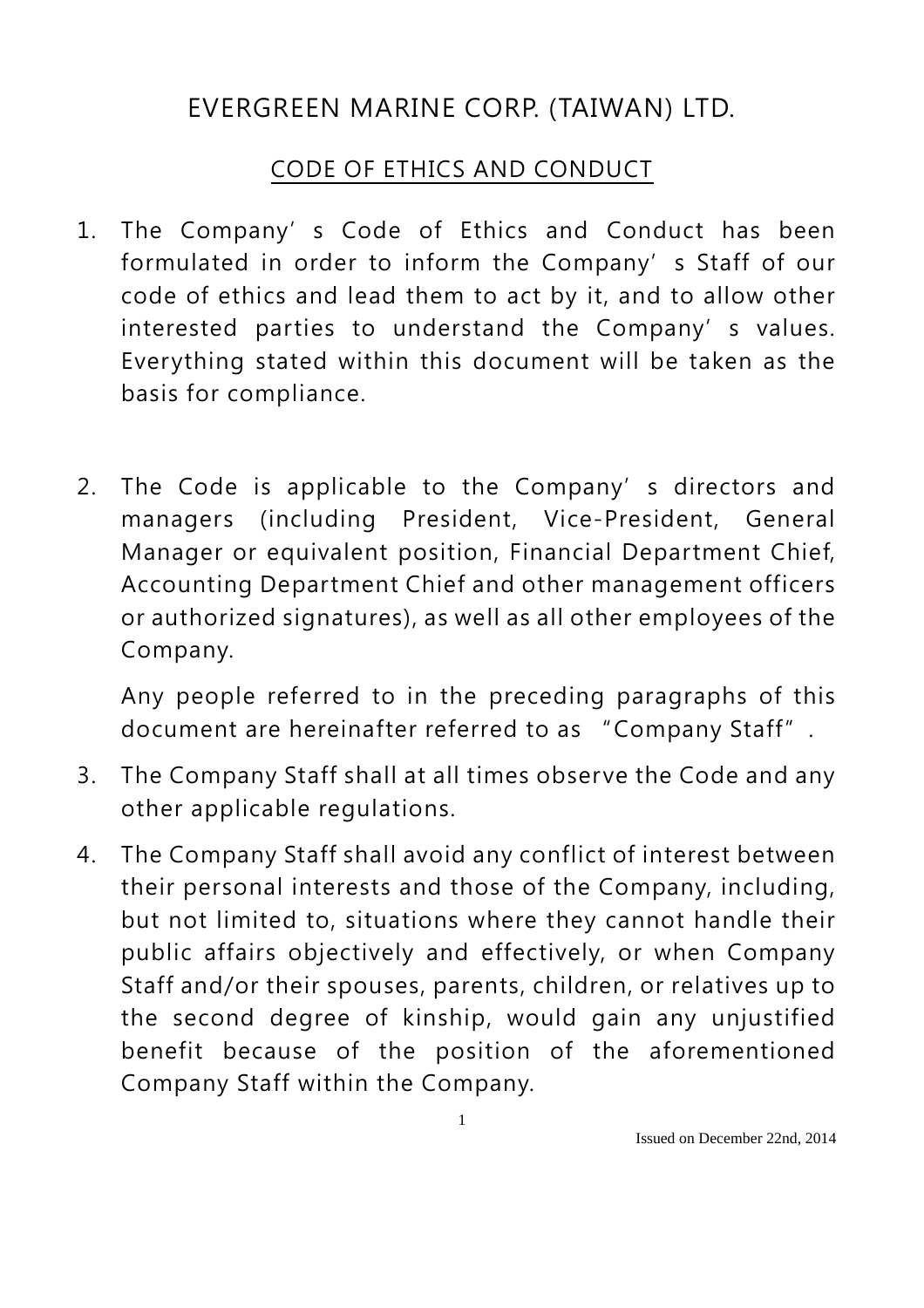In addition, whenever the Company offers financial loans, provides guarantees, makes significant asset deals, or trades goods or services with companies affiliated to the parties referred above, the Company Staff shall act according to the pertinent Company operating procedure: it is a mandatory requirement to inform the Company of any potential conflict of interest.

5. Should an opportunity arise to increase the Company's profit, the Company Staff is encouraged to seize it, always within reason and respecting any relevant legal framework.

No Company Staff should have the opportunity to make or gain any personal profit by taking advantage of the Company's property or information, or because of their positions at the Company. Moreover, staff members shall not engage in competition with the Company, unless it is consented by the Company or by the law.

- 6. The Company Staff shall keep private any information, affairs or client data which is considered confidential, unless such information is required to be disclosed by means of a legal warrant. It will also keep private any previously undisclosed information that might impair the Company or any of its clients if it was used or divulged by any competitor.
- 7. The Company Staff shall treat other employees, clients, and competitors in a fair way, and shall not try to control, conceal or abuse information obtained through execution of business in order to gain any unjustified benefit, by making false statements under any circumstance, or other unfair transactions.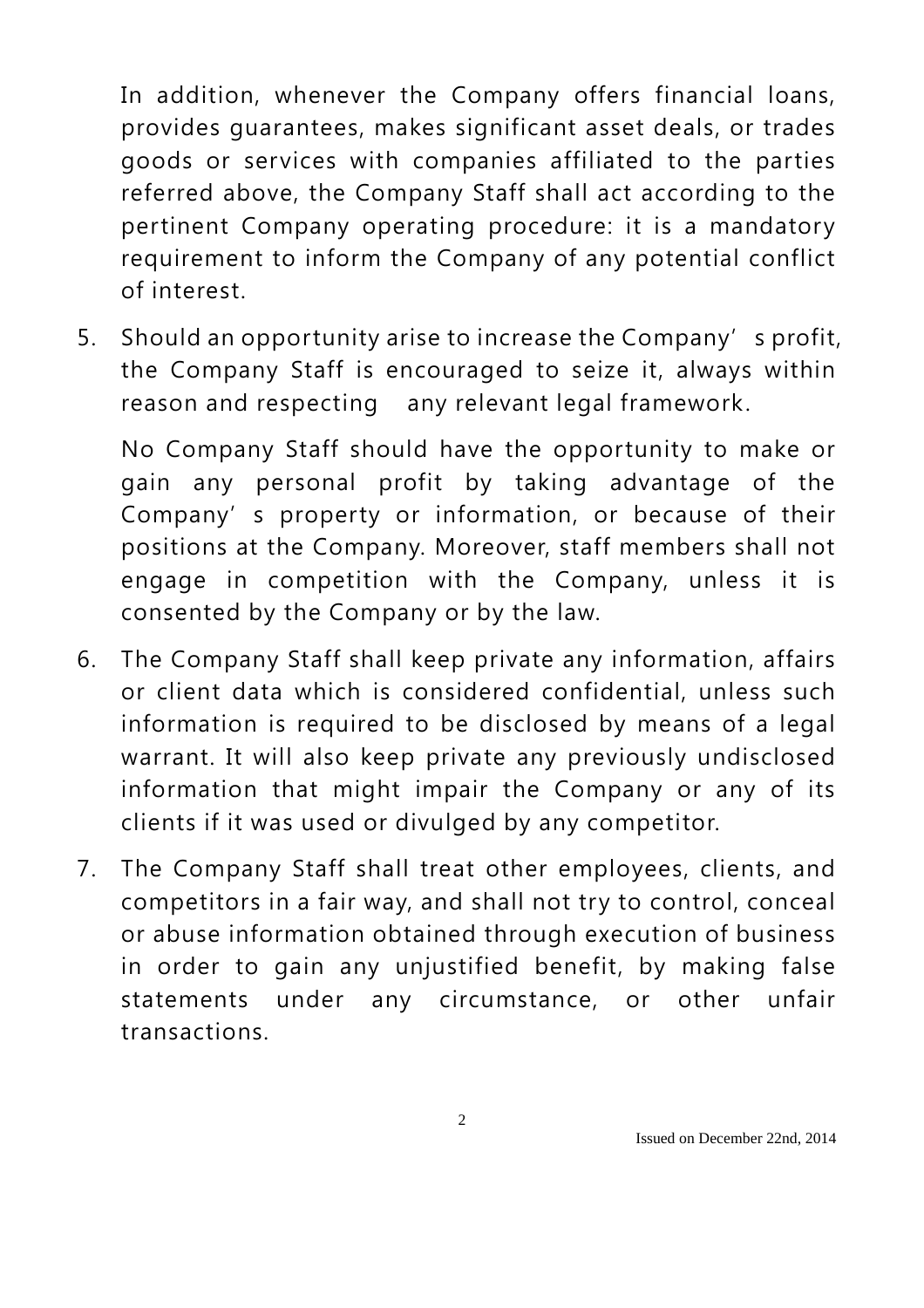- 8. The Company Staff must protect and use the assets of the Company properly, ensuring that such assets can be used legally and effectively on public affairs. Any larceny, negligence, or waste will directly affect the profitability of the Company.
- 9. The Company shall raise awareness about moral behaviour, and the Company Staff shall comply with all applicable regulations and Company policies and regulations.
- 10. Should any Company staff suspect or have proof that the actions taken by another member of Company staff has contravened the rules and regulations of the Code, they must report it to their Remuneration Committee, managers, internal audit chiefs, or other competent officers in writing or verbally, providing enough information or proof to enable the Company to act accordingly.

The Company will treat the report and the identity of the person who submitted it as confidential, and will handle them in a responsible manner.

11. Should any Company staff member violate the Code of Ethics and Conduct, the Company will respond according to any applicable rules and regulations.

The Company has established an appeal procedure that the violator of the Code of Ethics and Conduct can adhere to, should they wish to defend themselves against the proposed sanctions.

12. The board will review any Code exemption requests filed by Company staff, any changes to the Code will be published according to the applicable rules and regulations.